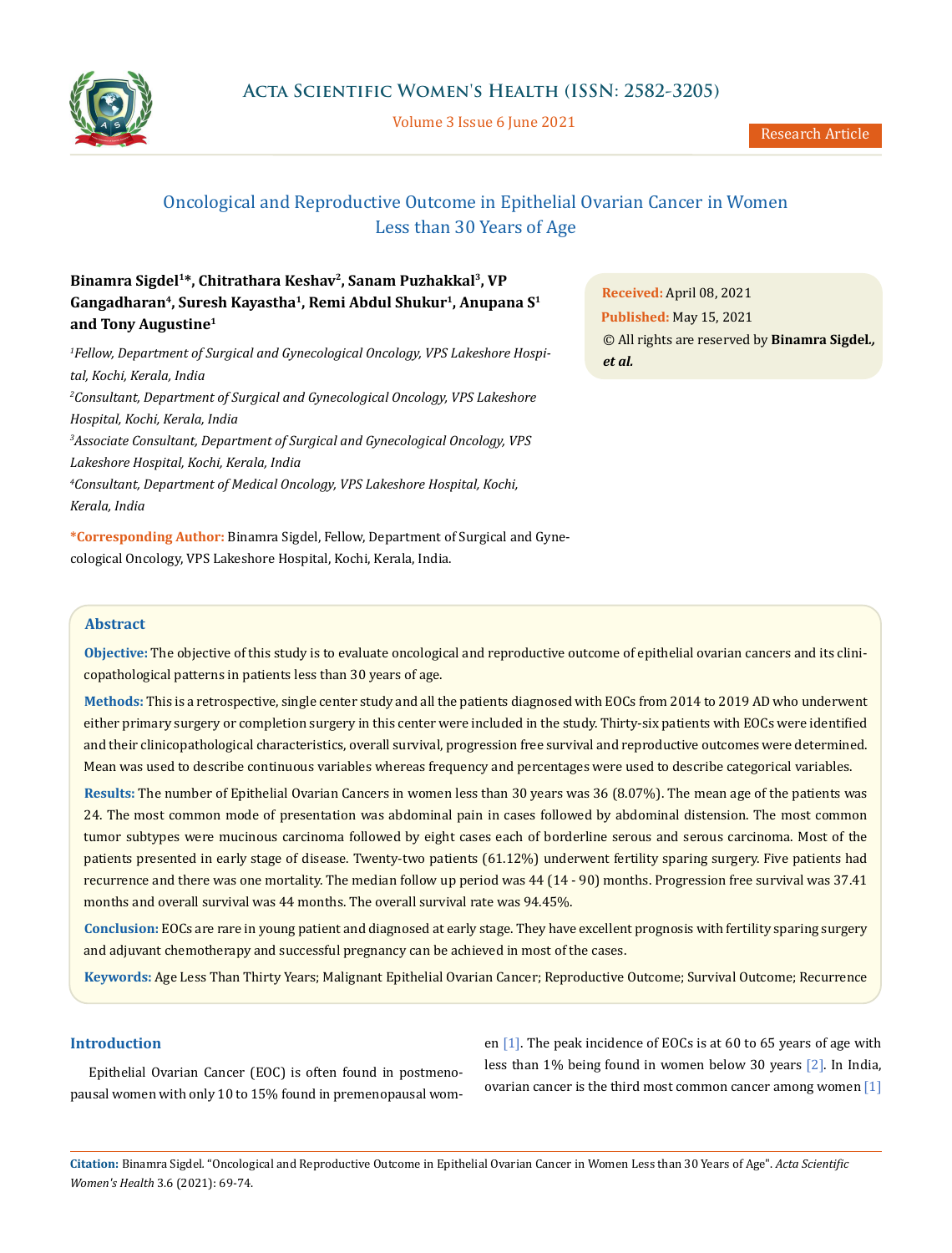and there is no exact data regarding the incidence of EOCs in young women less than 30 years of age. In young age group ovarian germ cell tumors constitute 70% of ovarian tumors  $\lceil 3 \rceil$ .

The primary treatment for EOC is total hysterectomy plus bilateral salpingo-oophorectomy with complete surgical staging. Careful surgical staging is important for early EOC patients because around 30% of patients who undergo complete staging surgery are upstaged. Both open and minimal invasive surgery (MIS) can be used for staging and surgical treatment.

For young patient with a desire to preserve fertility, fertility sparing surgery (FSS) is safe for stages IA and IC grades 1 and 2 disease and stage IC1 according to the new FIGO staging system. According to NCCN guidelines Fertility sparing surgery (FSS) consist of unilateral salpingo-oophorectomy (USO) and comprehensive surgical staging. The ideal candidates are unilateral stage I tumors and/or low-risk ovarian tumors (i.e. early-stage, grade 1 tumors; borderline tumors) and Stage IB: BSO (preserving the uterus) and comprehensive surgical staging  $[4]$ . European Society for Medical Oncology (ESMO) recommends FSS for all stage IA and IC1 lowgrade ovarian carcinomas [5].

Most of the previous studies have mentioned either of malignant ovarian germ cell tumors or combine both epithelial and nonepithelial ovarian cancers in young age groups. Epithelial and nonepithelia malignant ovarian tumors need to be studied separately as the natural history and treatment modalities are different.

### **Material and Methods**

This is an ecological study conducted at VPS Lakeshore Hospital, Kerala, India. All the patients diagnosed with EOCs from 2014 to 2019 AD who underwent either primary surgery or completion surgery in this center were included in the study. Data were collected retrospectively from electronic medical records regarding demographic, clinical, surgicopathological characteristics, treatment patterns, recurrence, survival rates and reproductive outcome. Staging and histological classification was done according to The International Federation of Gynaecology and Obstetrics (FIGO) staging system and WHO classification respectively.

Depending upon the radiological findings, surgical stage and pathological results, patient either got a) an upfront surgery followed by adjuvant chemotherapy or active surveillance or b) neoadjuvant chemotherapy (NACT) followed by interval cytoreduction. Before commencing NACT pathological diagnosis was done by biopsy taken from the primary site or metastatic site. After completion of treatment, active surveillance with clinical examination, tumor markers and ultrasound was done. when clinically indicated or when recurrence was suspected additional radiological investigation like CT scan was taken.

Complete surgical staging means peritoneal washings, systemic examination of intra-abdominal viscera, peritoneal biopsies, omentectomy (total or infracolic), and bilateral pelvic and paraaortic lympadenectomy whenever indicated. Fertility sparing surgery (FSS) refers to complete surgical staging and preservation of the uterus and at least part of one ovary.

Progression free survival (PFS) refers to the time between completion of treatment and the date of the first recurrence and overall survival (OS) refers to the time from diagnosis to date of death or last follow up which ever occurred first.

Data collection and entry were done in Microsoft Excel spreadsheet which was then imported to Statistical Package for Social Sciences (SPSS<sup>TM</sup>) software version 20 for analysis. Continuous variables were presented in means and categorical variables were expressed as frequency and percentages.

#### **Results**

The total of ovarian malignancy was 509 during the study period, out of which 446 were EOCs. EOCs in women less than 30 years were 36 (8.07% among all the EOCs). Table 1 presents the clinicopathological features of the study population. The mean age ± SD of presentation of the patient was 24.36 ± 4.4 years. Majority of them were in the third decade of life; 15(3.36%) of them were in the age group of 20-25 years and16 (4.45%) in the age group of 25 - 30 years of age.

Total number of recurrence was five. Among 22 cases of FSS, three patients had recurrence. There was one mortality during this study period. The median follow up period was 44 (14 - 90) months. Progression free survival (PFS) was 37.41 months and overall survival (OS) was 44 months. The OS rate was 94.45%.

70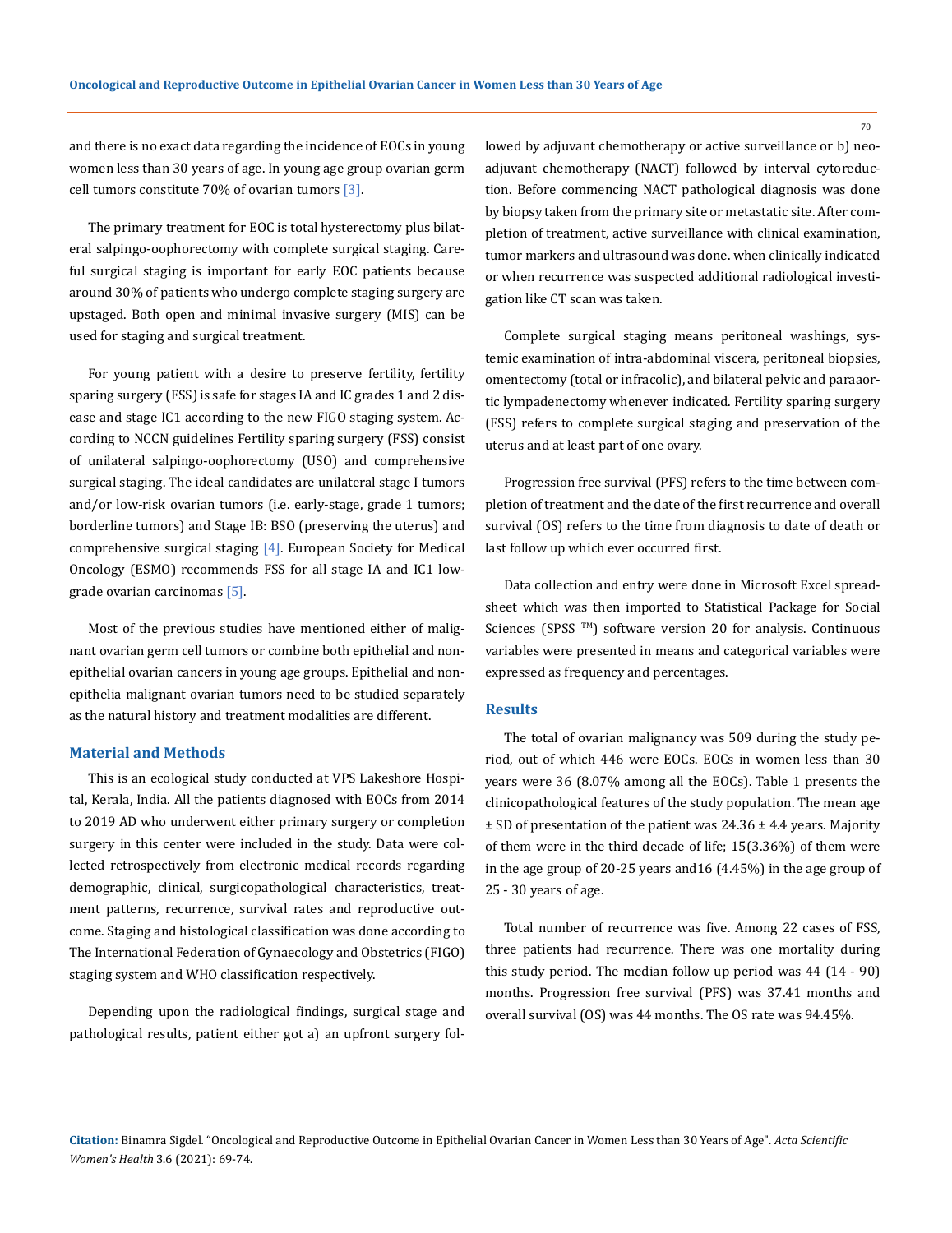| <b>Variables</b>                  | Frequency (%)     |
|-----------------------------------|-------------------|
| Mean age at diagnosis in years    | $24.36 \pm 4.4$   |
| (±SD)                             |                   |
| Median follow up period in months | 44 (14-90) months |
| [IQR]                             |                   |
| Marital status                    |                   |
| Unmarried                         | 20(55.55%)        |
| Married                           | 16(44.45%)        |
| Parity                            |                   |
| Nulliparous                       | 23(63.89%)        |
| Para 1                            | 11(30.56%)        |
| Para 3                            | 2(5.55%)          |
| Presenting complaints             |                   |
| Pain abdomen                      | 20(55.55%)        |
| Abdominal distension              | 7(19.44%)         |
| Incidental findings               | 5(13.88%)         |
| Abdominal mass                    | $4(11.11\%)$      |
| Tumor size                        |                   |
| $< 10 \text{ cm}$                 | 13(36.11%)        |
| 10-20 cm                          | 12(33.33%)        |
| >20 cm                            | 11(30.55%)        |
| $CA$ 125 value $(U/mL)$           |                   |
| < 35                              | 15(41.67%)        |
| >35                               | 21(58.33%)        |
| Optimal cytoreduction             |                   |
| Yes                               | 35 (97.23%)       |
| No                                | 1(2.77%)          |
| Histological types                |                   |
| Mucinous carcinoma                | 12(33.34%)        |
| Borderline serous                 | 8(22.23%)         |
| Serous carcinoma                  | 8(22.23%)         |
| Borderline mucinous               | 5(13.89%)         |
| Endometroid carcinoma             | 2(5.56%)          |
| Clear cell carcinoma              | 1(2.78%)          |
| FIGO stage                        |                   |
| I                                 | 27(75%)           |
| Ш                                 | 8(22.23%)         |
| IV                                | 1(2.78%)          |

**Table 1:** Clinical and pathological features of the study population ( $n = 36$ ).





Out of 27 cases of early stage diseases, 11had incomplete surgery done outside which underwent completion surgery in our center. Two patients who had completed the family underwent non FSS. Figure 1 shows the different methods of treatment received and outcomes.

| <b>ADVANCED STAGE DISEASE(n=9)</b>                                                                      |                                                                                                                                  |                                                                |
|---------------------------------------------------------------------------------------------------------|----------------------------------------------------------------------------------------------------------------------------------|----------------------------------------------------------------|
|                                                                                                         |                                                                                                                                  |                                                                |
| Complete surgery $(n = 8)$                                                                              |                                                                                                                                  | <b>Incomplete surgery</b> $(n = 1)$                            |
| Primary debulking surgery (Non<br>FSS) with adjuvant $CT(n = 3)$<br>Recurrence $(n = 1)$<br>Site: ovary | Interval debulking surgery $(n = 5)$<br>FSS: 1, Non FSS: 4<br>Complete pathological response (n<br>$= 5$<br>Recurrence $(n = 1)$ | Com detion surgery,<br>Non FSS<br>Adjuvant CT<br>No Recurrence |
|                                                                                                         | Site: Vaginal vault                                                                                                              |                                                                |

## **Figure 2:** Treatment and outcome pattern in advanced stage EOCs.

Among nine cases of advanced stage diseases, one patient had incomplete surgery done outside. Patient with vaginal vault recurrence underwent surgical excision of metastatic lesion followed by second line therapy. Figure 2 shows the various methods of treatment received.

| <b>Variables</b>                     | <b>Frequency</b> (%) |
|--------------------------------------|----------------------|
| Median time of recurrence (range) in | 34.8 (5-77)          |
| months                               |                      |
| Stage                                |                      |
| Stage IA                             | $2(40\%)$            |
| Stage I C                            | 1(20%)               |
| Stage IIIC                           | $2(40\%)$            |

**Citation:** Binamra Sigdel*.* "Oncological and Reproductive Outcome in Epithelial Ovarian Cancer in Women Less than 30 Years of Age". *Acta Scientific Women's Health* 3.6 (2021): 69-74.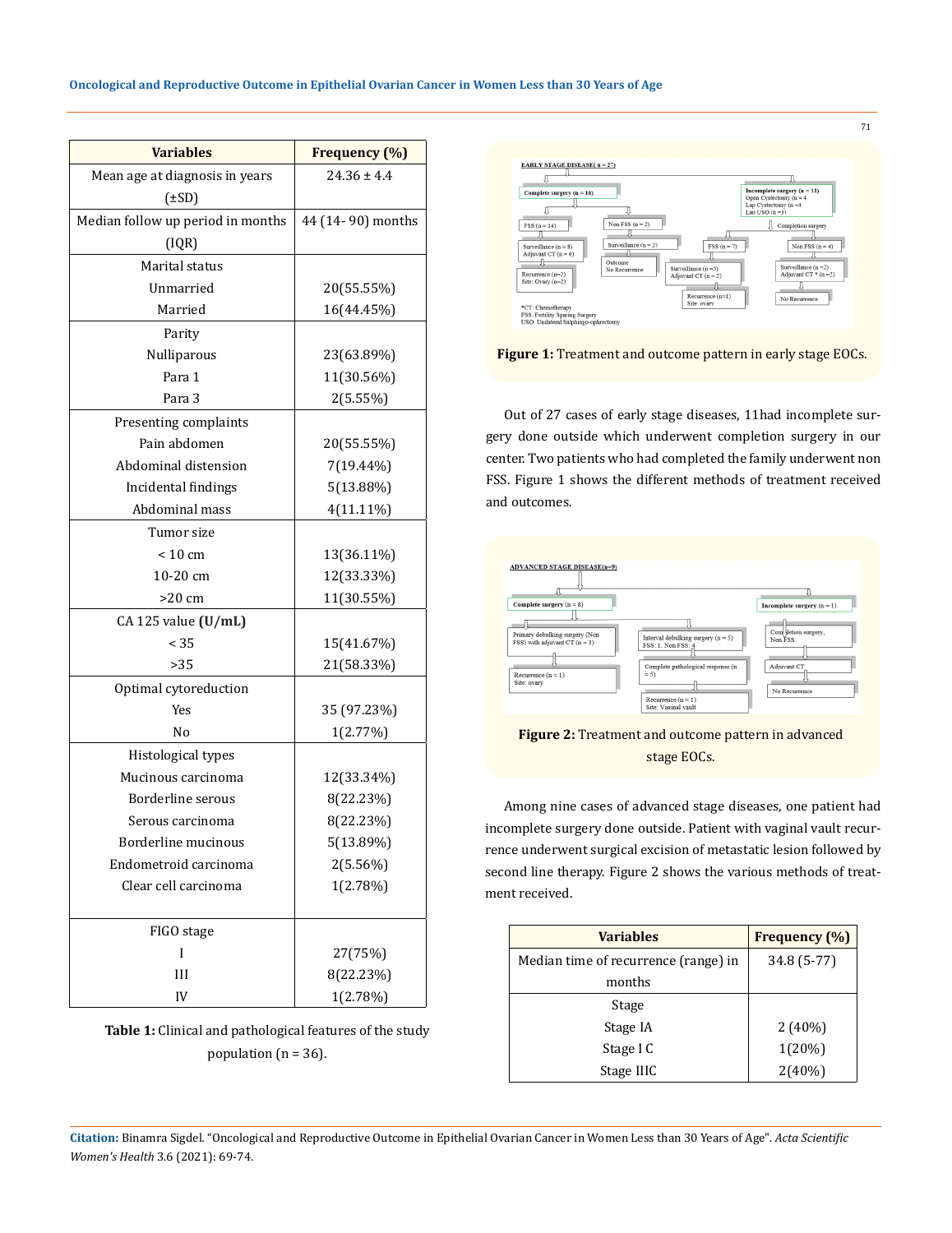| Histological types                     |           |
|----------------------------------------|-----------|
| Borderline mucinous                    | 1(20%)    |
| Mucinous carcinoma                     | 1(20%)    |
| Serous carcinoma                       | 1(20%)    |
| Papillary serous carcinoma             | 2(40%)    |
| Fertility sparing surgery              | $3(60\%)$ |
| Non Fertility Sparing surgery          | 2(40%)    |
| Type of first surgery                  |           |
| Incomplete (ovarian cystectomy)        | 1(20%)    |
| Complete staging surgery               | 4(80%)    |
| Mode of first surgery                  |           |
| 0pen                                   | 4(80%)    |
| Laparoscopic                           | 1(20%)    |
| Adjuvant treatment after first surgery |           |
| <b>Yes</b>                             | 3(60%)    |
| N <sub>0</sub>                         | 2(20%)    |
| Site of recurrence                     |           |
| Ovary                                  | 4(80%)    |
| Vaginal vault                          | 1(20%)    |
| Treatment of recurrence                |           |
| Secondary cytoreductive surgery with   | $4(80\%)$ |
| chemotherapy                           | 1(20%)    |
| Excision of metastatic lesion          |           |
| Outcome                                |           |
| Disease free                           | 4(80%)    |
| Mortality                              | 1(20%)    |

**Table 2:** Clinical characteristics, treatment and outcome of patients with recurrence (n = 5).

| <b>Variables</b>                                                         | <b>Frequency</b> (%)      |
|--------------------------------------------------------------------------|---------------------------|
| Resumption of menstruation within one<br>year of completion of treatment | 16 (72.73%)               |
| Desirous of pregnancy<br>Yes<br>No                                       | 14(63.64%)<br>8(36.36%)   |
| Conception                                                               | 11(78.57%)                |
| Pregnancy outcome<br>Live Birth<br>Abortion                              | $9(81.82\%)$<br>2(14.28%) |

**Table 3:** Reproductive outcome among patients with FSS  $(n = 22)$ .

#### **Discussion**

EOC is considered as one of the most lethal gynecological malignancies due to vague clinical presentation and advanced stage of disease at presentation. The age adjusted incidences of EOC was  $3/100,000$  in women younger than 30 years of age  $[6]$ . In another study, 1.1% of patients with epithelial ovarian cancer were  $\leq 25$ years, 4.1% were ≤ 30 years and 13.9% to 17% were ≤ 40 years [7]. There is an increasing trend of EOCs in young women which may be due to better awareness of the disease and improvement in social health.

EOCs in older patients usually present with nonspecific and vague symptoms in late stage of disease. However, younger patients present at early stage with specific symptoms. The common early manifestation of EOCs in young women is a self-palpable or asymptomatic abdominal mass  $[8]$ . The exact reason for such difference is not known.

The most common histological type is mucinous carcinoma followed by borderline serous and serous carcinoma. However, these findings are contradictory from previous studies which showed serous carcinoma as the most common histological type followed by mucinous cystadenocarcinoma [8-10].

The EOCs in young patients present in early stage of disease. In this study, 27 (75%) patients presented in early stage of disease. This result is similar to the other studies [6,7]. Chan., *et al.* [11] found that 89.37% of patients less than 30 years with EOCs presented in early stage of disease.

Many studies support the fact that FSS is oncologically safe in stage IA and IC disease and there were no significant differences in oncologic outcome between radical surgery and FSS because the poorest survival observed is related to the natural history of the disease [12-15].

The recurrence rates after FSS vary from study to study ranging from 12.95% to 27.78% [15-18]. However, Park [16] performed FSS in 12 cases of early stage malignant EOCs without recurrence. The recurrence rate after FSS in this study is (13.63%, 3/22).

For advanced stage disease, FSS with complete surgical staging has been performed in few patients but with high recurrence rates [18-22]. Hu [23] performed FSS in 12 cases of advanced stage ovar-

**Citation:** Binamra Sigdel*.* "Oncological and Reproductive Outcome in Epithelial Ovarian Cancer in Women Less than 30 Years of Age". *Acta Scientific Women's Health* 3.6 (2021): 69-74.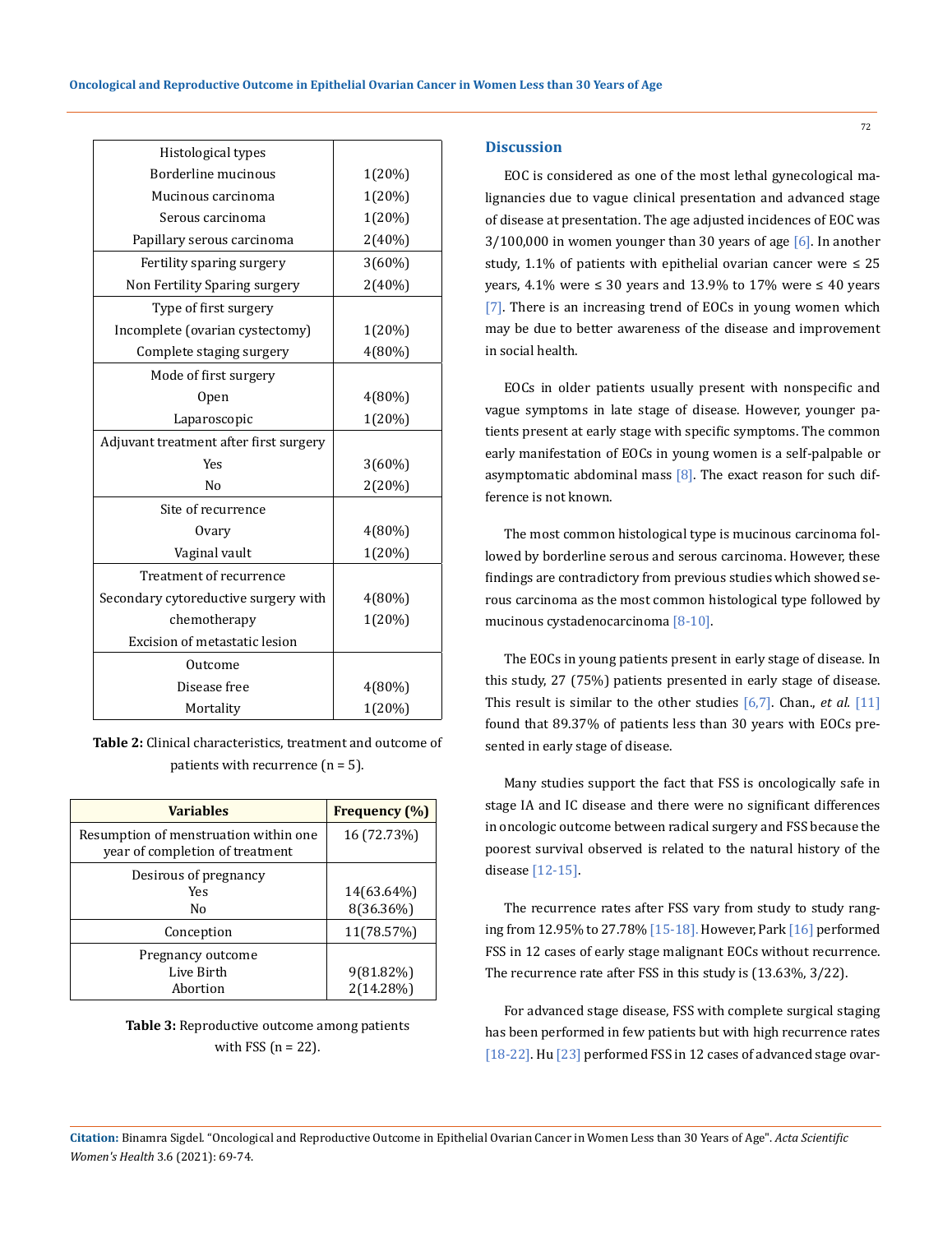ian cancer (one stage II, four stage IIIA and seven stage IIIC) with high recurrence rate  $(66.67\%, 8/12)$ . Ditto 2015  $[15]$  also found the high recurrence rate after FSS for advanced stage disease (85.71%,  $6/7$ ). However, Raspagliesi  $[24]$  performed FSS in seven patients without recurrence. In this study, one patient with advanced stage disease underwent FSS and there is no disease recurrence.

Tang Li<sup>[8]</sup> found that for Stage IA disease, the 2- and 5-year survival rate was 86% and 82% respectively and concluded that young women mostly have early stage disease and have good prognosis even with FSS.

EOCs in young women have good prognosis that may be due to early stage at presentation, early symptomatology, improved response to paclitaxel/platinum-based chemotherapy and high success rate of cytoreductive surgery in young patients. The overall survival after 38 months of follow up was 95.4% and recurrencefree survival 84.6% [20]. Several studies have mentioned age as an independent prognostic factor for EOCs [25,26].

Among 22 patients who underwent FSS, 14 were desirous of pregnancy. Nine patients conceived spontaneously, seven patients delivered healthy baby at term and two patients had abortion. The conception rate among patients desirous of pregnancy after FSS is as high as 100% [27]. Satoh., *et al*. [28] performed FSS in 211 patients and the number of patents who desire for child was 84 (40%) out of which 55 (66%) conceived successfully, five with IVF (2.4%) with abortion in 10 (18%) cases. In another study, five out of 13 patients had live births  $[15]$ . The fertility rate after FSS in this study was consistent with other published studies [29,30].

As this is a retrospective study, to develop a standard treatment protocol for EOCs in young patients, further prospective studies with large sample side is needed.

### **Limitations**

The limitations of this study are its retrospective nature, small sample size due to rarity of disease and heterogeneous follow-up period.

#### **Conclusion**

The management of patients with e EOC in young patients eligible for FSS should be multidisciplinary. EOCs in young patient are rare and unlike in older patient, they are symptomatic in early stage of disease. They have better survival rates and higher response to first line chemotherapy and even with FSS and complete surgical staging the prognosis is extremely good. Reproductive outcome after FSS is very good with less incidence of recurrence and patient should be informed that radical surgery may not necessarily improve their oncological outcome. However, FSS for advanced disease is highly controversial and needs further investigations.

#### **Conflict of Interest**

No potential conflict of interest relevant to this article was reported.

#### **Bibliography**

- 1. Berek JS and Bast RC Jr. "Epithelial ovarian cancer". In: Kufe DW, Pollock RE, Weichselbaum RR et al.,editors. Holland-Frei Cancer Medicine. 6th ed. Hamilton (ON): BC Decker (2003).
- 2. Chen LM and Berek JS. "Ovarian and fallopian tubes". In: Haskell CM, editor. Cancer treatment. 5th ed. Philadelphia, PA: WB Saunders (2000): 55.
- 3. Zalel Y., *et al*[. "Diagnosis and management of malignant germ](https://pubmed.ncbi.nlm.nih.gov/8910077/)  [cell ovarian tumours in young females".](https://pubmed.ncbi.nlm.nih.gov/8910077/) *International Journal [of Gynecology and Obstetrics](https://pubmed.ncbi.nlm.nih.gov/8910077/)* 55 (1996): 1.
- 4. NCCN Guidelines Version 7. 2019 Ovarian Cancer.
- 5. Aebi S and Castiglione M. "Epithelial ovarian carcinoma: ESMO clinical recommendations for diagnosis, treatment and followup". *Annals of Oncology* 30 (2019): 672-705.
- 6. [Lian L J and Lin QiaoZhi. "Gynecologic Oncology M". 4th ed.](https://pubmed.ncbi.nlm.nih.gov/18456751/)  [Beijing: People's Health Publishing House, \(2006\): 551.](https://pubmed.ncbi.nlm.nih.gov/18456751/)
- 7. Rodriguez M., *et al*[. "National survey of ovarian carcinoma XII.](https://pubmed.ncbi.nlm.nih.gov/8313329/)  [Epithelial ovarian malignancies in women less than or equal](https://pubmed.ncbi.nlm.nih.gov/8313329/)  to 25 years of age". *Journal of Cancer* [73.4 \(1994\): 1245-1250.](https://pubmed.ncbi.nlm.nih.gov/8313329/)
- 8. Tang L., *et al*[. "Clinical characteristics and prognosis of epithe](https://pubmed.ncbi.nlm.nih.gov/18799034/)[lial ovarian cancer in young reproductive women".](https://pubmed.ncbi.nlm.nih.gov/18799034/) *Ai Zheng = [Aizheng = Chinese Journal of Cancer](https://pubmed.ncbi.nlm.nih.gov/18799034/)* 27 (2008): 951-955.
- 9. Tsai J Y., *et al*[. "Diagnosis, pathology, staging, treatment, and](https://pubmed.ncbi.nlm.nih.gov/11391586/)  [outcome of epithelial ovarian neoplasia in patients age < 21](https://pubmed.ncbi.nlm.nih.gov/11391586/)  years". *Journal of Cancer* [91.11 \(2001\): 2065- 2070.](https://pubmed.ncbi.nlm.nih.gov/11391586/)

73

**Citation:** Binamra Sigdel*.* "Oncological and Reproductive Outcome in Epithelial Ovarian Cancer in Women Less than 30 Years of Age". *Acta Scientific Women's Health* 3.6 (2021): 69-74.